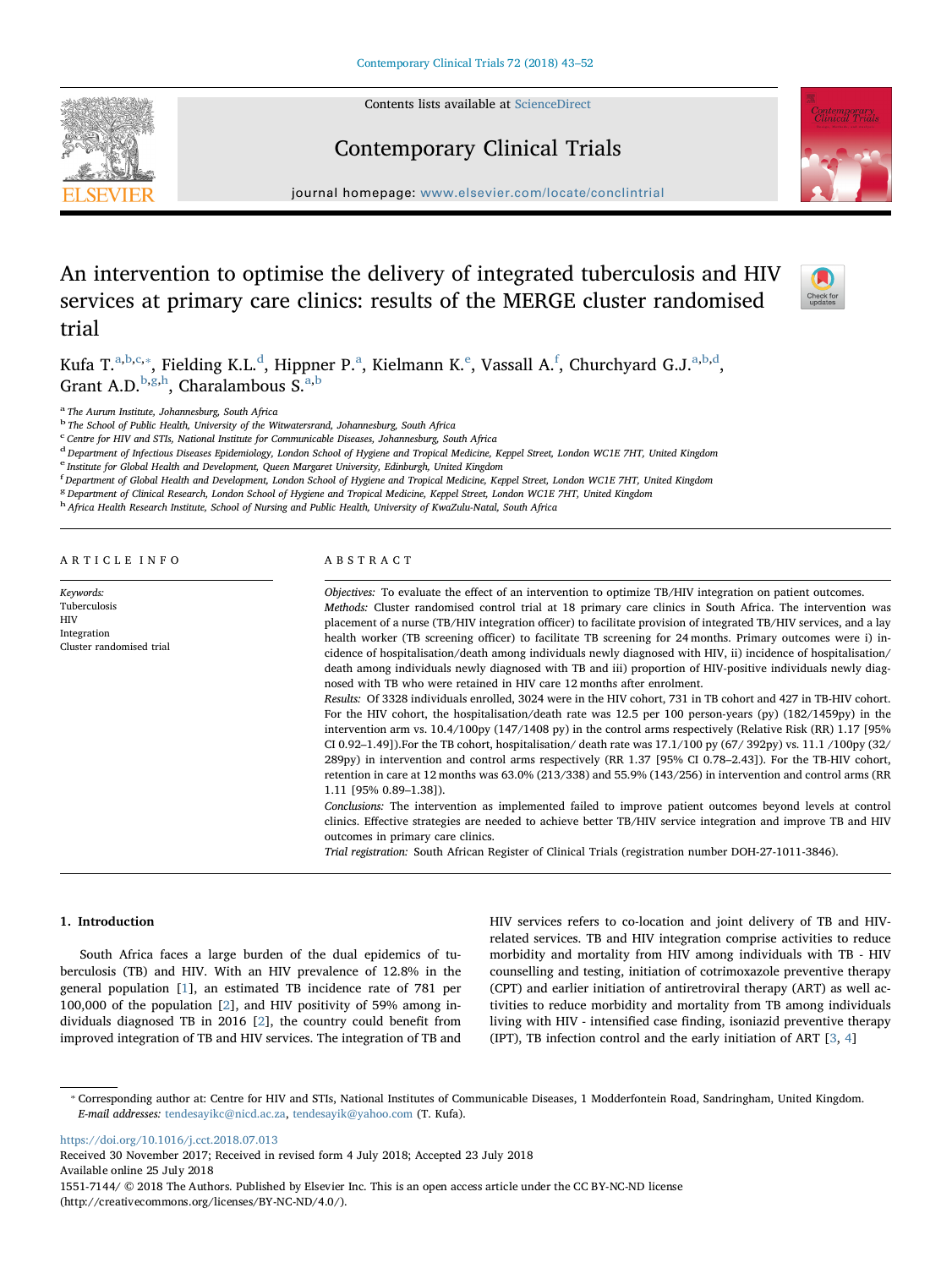Different models have been used to deliver integrated TB/HIV services at primary care level [\[5,](#page-8-4) [6\]](#page-9-0). These models range from separate services with referral between them to complete integration where care for both diseases is provided by the same provider in the same consultation [\[6\]](#page-9-0). Evidence of the benefits of TB/HIV integration is limited to evidence of improved TB treatment outcomes, increased ART uptake and shorter time to ART initiation among HIV positive individuals treated for TB [7–[10\]](#page-9-1). Information on the effectiveness of interventions to improve integration of TB and HIV services and the effect of such integration on distal outcomes such as mortality, hospitalisations and retention in care is however limited  $[6, 11-13]$  $[6, 11-13]$  $[6, 11-13]$  $[6, 11-13]$  $[6, 11-13]$ . We report on the outcomes of a cluster randomised trial to evaluate the effect of an intervention to optimise integration of TB and HIV-related services on morbidity (hospitalizations), mortality and retention in care among individuals newly diagnosed with TB and individuals newly diagnosed with HIV at primary care clinics in South Africa.

# 2. Methods

## 2.1. Study design and setting

The setting and methods of this cluster-randomised trial have been previously reported. [[14\]](#page-9-3) Clusters comprised primary care clinics in a sub-district of Ekurhuleni District, Gauteng province, South Africa. At randomization in August 2011, all the participating clinics provided TB and HIV services under the same roof, but these services were run separately with varying levels of cross-referral between them – that is they had co-location of services. This level of integration- co-location of services- was assumed sub-optimal with the one-stop-shop model- a model in which both TB and HIV services are provided by the same provider in the same consultation- considered ideal. [[15\]](#page-9-4) In addition, in the sub-district where the trial was implemented, there was an on-going TB/HIV health systems strengthening programme whose main activities were mentoring clinic nurses on ART and training on recording and reporting for TB and HIV. At the time of clinic randomization, South African national HIV treatment guidelines recommended ART for HIV positives with WHO Stage 3 or 4 disease, CD4 count < 200 cells/μl, TB disease or pregnancy with at CD4 counts < 350 cells/μl. [\[16](#page-9-5)] These guidelines changed in March 2012 making patients who were HIV positive and had CD4 counts < 350 cells/μl, TB or were pregnant eligible for ART regardless of CD4 count [\[17](#page-9-6)]. In 2016, CD4 criteria for ART eligibility were removed, making all positive individuals eligible for ART [[18\]](#page-9-7).

# 2.2. Randomization

Of 32 available clinics, 18 were purposively selected, i) ensuring availability of TB diagnostic and treatment services, ii) at least 40 TB patients registered at the clinic in the preceding year, iii) good geographic spread the sub-district (clinics not too close to one another) and iv) absence of other competing research studies. The selected clinics were stratified into high or low case-fatality clinics (i.e. TB CFR rates > 3.5% OR ≤3.5% among smear-positive TB patients diagnosed in 2010), and then randomly assigned within strata to either the intervention or the control arm. Randomization was done by pulling numbers out of bowls. This was done at a meeting with clinic managers and sub-district health management staff and facilitated by the trial statistician.

## 2.3. Description of the intervention

The intervention was a set of activities to optimise the integration of TB and HIV services beyond the level prevailing at the control clinics and has been described previously. [\[14](#page-9-3)] Briefly, the intervention were any activities meant to address clinic level barriers to better delivery and co-location of TB/HIV services at each intervention clinic. These

were tailored to the physical layout, human resources availability and needs and priorities of the clinics with respect to TB/HIV integration. In order to support the implementation of such activities, the trial introduced two new staff cadres – a TB/HIV integration officer (IO) and a TB screening officer (SO). The IOs who were professional nurses with prior TB/HIV experience. Following study specific training, the IOs worked with clinic managers to identify gaps and barriers to effective TB and HIV service integration, to support the clinic with better delivery of TB and HIV collaborative services and to transition towards the single provider model of TB/HIV integration as recommended by the national TB/HIV integration guidelines [[19\]](#page-9-8). At placement, both the IOs and clinic staff were made aware that the IOs were meant to be catalysts for change, that the IOspresence in the clinics was limited to the intervention period (1st September 2011–31st August 2013), and that the clinics were expected to sustain any TB/HIV integration activities initiated by the IOs beyond this intervention period.

The broad function of the SOs was to support the screening of HIV positive individuals for TB, the demand for which was expected to increase with better TB/HIV integration. The TB screening officers were lay workers with previous experience of working in health care settings and their placement was considered task shifting for TB screening- that is use of lay workers in place of nurses to conduct TB screening. The SOs were meant to work with the IOs, clinic staff and managers to identify bottlenecks to TB screening and determine where they would be best located in the clinic in order to maximise the number of HIV positive patients screened for TB. The location of the SOs in the clinics was also allowed to vary depending on the physical layout and the flow of patients in the clinics.Clinics were expected to identify a staff member who would continue with TB screening beyond the intervention period.

# 2.4. Description of the control clinics

In control clinics, TB and HIV services were provided as recommended by the South African National Department of Health guidelines for TB/HIV integration. At randomization, these guidelines recommended provision of all TB/HIV collaborative services including on-site TB diagnostic services and ART initiations and encouraged the physical integration of the services. [\[19](#page-9-8)] However implementation of these guidelines in clinics was variable and sub-optimal with no clinic providing the one-stop-shop model at baseline.

## 2.5. Baseline assessments and monitoring fidelity to the intervention

At baseline, assessments of participating clinics were conducted to establish clinic characteristics and the extent of co-location of TB and HIV services. Fidelity to the intervention was assessed through bimonthly monitoring and supervision visits to intervention clinics by the study coordinators and monthly group meetings for IOs and SOs. In addition, the IOs and SOs also completed time sheets in order to document how they spent their time in the clinics. At the end of the intervention period, facility assessments were conducted in order to measure the extent of TB/HIV integration at both intervention and control clinics. During the assessments, quantitative data on clinic level indicators of TB and HIV integration were collected from routine clinic data for the preceding month (May 2013). In addition, assessments of the location of key integrated TB/HIV services (i) TB screening for HIV positive individuals, ii) HIV testing for individuals diagnosed with TB patients and iii) ART treatment and monitoring for individuals diagnosed with both TB and HIV- were conducted. Fig. S1 shows the timing of these activities during the trial.

### 2.6. Enrolment and follow up of evaluation cohorts

Research assistants placed at each clinic and with assistance from clinic staff, identified and enrolled a consecutive sample of clinic attendees aged  $\geq$  18 years and i) newly diagnosed with TB, defined as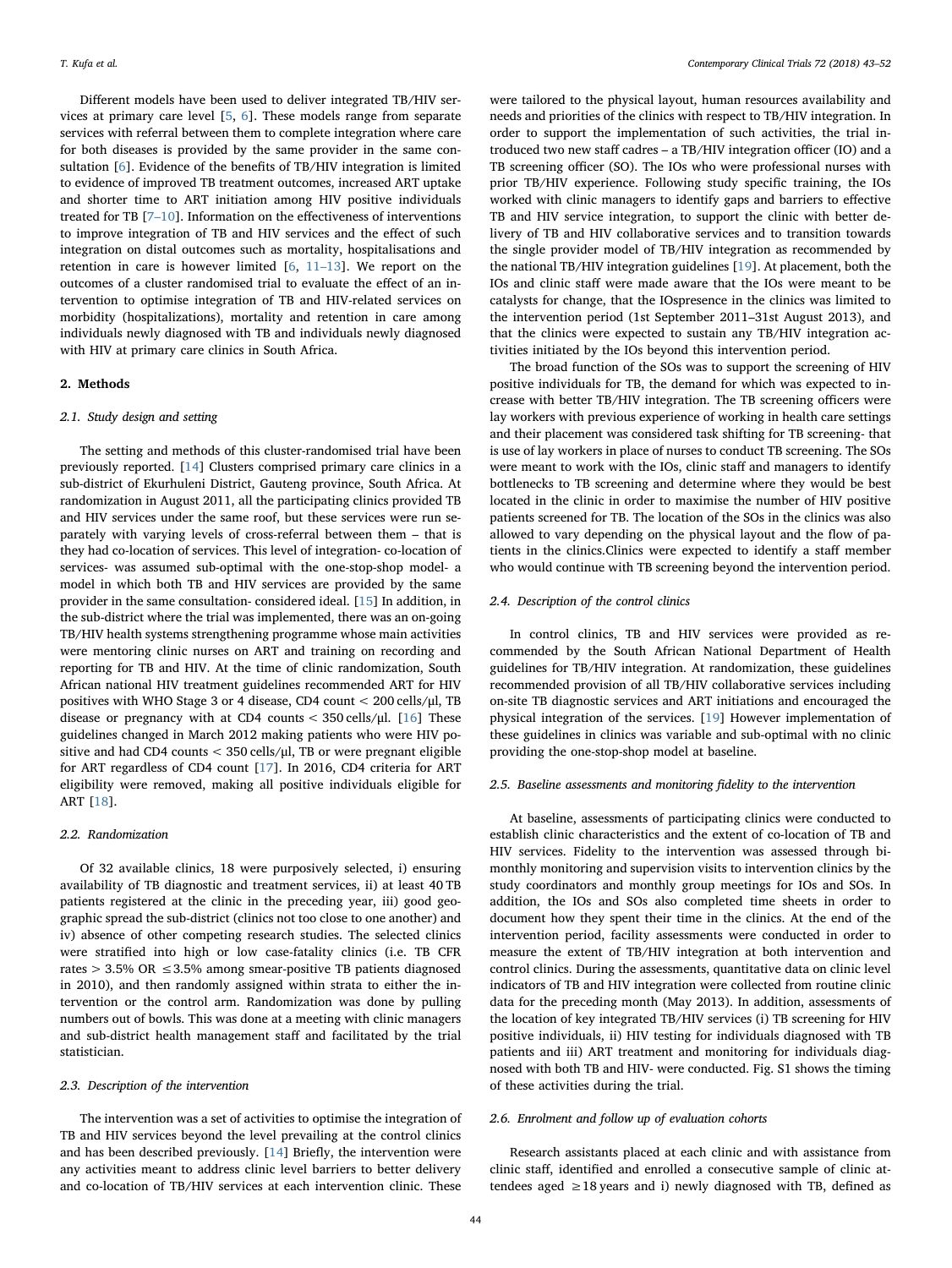having initiated TB treatment in the 60 days preceding enrolment (TB cohort) or ii) newly diagnosed with HIV, defined as having tested HIV positive in the 60 days preceding enrolment (HIV cohort) respectively. Individuals who met inclusion criteria for both TB and HIV cohorts were identified as the TBHIV cohort. At enrolment, baseline questionnaires were administered collecting information on participant demographic and socioeconomic characteristics, TB screening, diagnosis and treatment, HIV testing, care and treatment and on factors related to trial outcomes, as well as contact information for follow-up. Enrolment of participants started at intervention clinics at least three months after the start of the intervention, to allow time for the intervention to have an effect on clinic activity.

Participants were followed up through telephone interviews at six monthly intervals for at least 12 months and up to 18 months for some participants recruited earlier on. During the calls, data on clinic attendance, TB and/or HIV care received were collected. Telephonic interviews were considered necessary to measure outcomes of participants who transferred from or stopped attending care at the clinic of enrolment.Research assistants also conducted medical record review and abstractions. If participants could not be reached through the telephone, their next-of-kin were contacted and information on whether participants had moved, been hospitalised or died obtained. For participants who had a valid South African national identification number, the national vital statistics register was used to determine vital status and date of death if the participant had died. Fig. S1 shows the timing of participant enrolment in relation to the implementation of the intervention.

## 2.7. Outcomes

The trial had three primary outcomes: i) the incidence of death or hospitalisation in the HIV cohort; ii) the incidence of death or hospitalisation in the TB cohort; and iii) the 12-month retention in care in the TBHIV cohort.Death was defined as any death occurring during the follow-up period as reported by any of next of kin OR detected through the clinic records OR the vital statistics register. Hospitalisations were either self-reported or reported by the next of kin during the follow-up period (excluding those associated with pregnancy). Retention in care among HIV positive individuals newly diagnosed with TB was defined as clinic attendance for routine HIV care with receipt of IPT, CPT, and ART, CD4 or viral load testing which was self - reported or documented on medical record review during the period 305 to 425 days from the date of starting TB treatment. This corresponded to a 12 month visit post ART initiation with a 60 day window around the visit.

The study also had several secondary outcomes. These outcomes were the comparison among intervention and control clinics ofi) Proportion of the TB cohort whoknew their HIV status by the end of TB treatment;ii) median CD4 count at enrolment in the HIV cohort;iii) proportion of HIV cohort who started IPT within 12 months of the HIV test;iv) the proportion of the TB cohort who successfully completed TB treatment during 12 months of follow up;and v) the proportion of the ART-eligible HIV cohortwho initiated ART by 10 weeks after date of CD4 count (based on the current guidelines). These secondary outcomes were selected because they represented steps in the pathway from diagnosis of TB or HIV to primary outcomes and aimed to measure the extent of delivery of integrated TB/HIV services. For both primary and secondary outcomes individuals were considered to enter the cohort on the date of the HIV test and date of starting TB treatment for the HIV and TB cohorts respectively.

### 2.8. Sample size and statistical analysis

The sample size calculations took into account the clustered design through the coefficient of variation [\[20](#page-9-9)–22] and have been outlined previously [[14\]](#page-9-3). Briefly, we assumed nine clinics per arm, a type I error of 5%, a coefficient of variation of 0.25 and 15 months average follow-

up time for the hospitalisation/mortality outcome. We assumed a sample size of 60 patients per clinic for the TB cohort and 165 patients for the HIV cohort per clinic across the 18 clinics taking into account refusals and loss to follow up [[14\]](#page-9-3).For the TB cohort, assuming an incidence of hospitalisation or mortality of 20 per 100 person-years (py) in the control clinics, the target sample size cited above gave 92% power to assess a 50% reduction in either mortality or hospitalisation at the intervention clinics [[14\]](#page-9-3). For the HIV cohort, we assumed an incidence of hospitalisation or mortality of 15 per 100 py in the control clinics which gave 86% power to assess a 40% reduction in either mortality or hospitalisation at the intervention clinics. For the retention in care endpoint, we assumed that 70% of TB cohort would be HIV positive and that 30% would not be retained in care over a 12-month period in the control clinics. [\[14](#page-9-3)] This gave 90% power to assess a 50% reduction in the proportion not retained over a 12-month period in the intervention clinics.

For the primary outcome person time at risk was measured from date of HIV test or starting TB treatment to the earlier of first hospitalisation, death, or date last known to be alive, for the HIV and TB cohorts, respectively. Date last known to be alive was defined using multiple data sources: date of most recent interview; date of most recent routine clinic visit; date last seen alive as reported by the participant's next of kin (if participant was lost to follow-up); and the vital statistics register (those with a South African identity number).

The analysis of the intervention effect on primary and secondary outcomes was based on comparisons of two arms (intervention vs control) for in the three cohorts (TB, HIV and TBHIV cohorts).The analyses generated cluster-level summaries and took into account the stratified randomization. Briefly, the logs of the cluster-level summaries of the outcomes were used to calculate geometric means in each of the two arms. An approximate standard error for the log (risk or rate) ratio based on geometric means of cluster risks or rates were calculated by two-way analysis of variance on randomization stratum, arm, and the interaction between stratum and arm. The 95% confidence interval (CI) was calculated from this standard error, using a t-statistic with 14 degrees of freedom. An adjusted analysis, taking into account baseline imbalances, was also conducted using a two-stage approach recommended for studies with a small number of clusters. [[14,](#page-9-3) [21](#page-9-10), [22](#page-9-11)] Pre-specified subgroup analyses for sex, CD4 count strata (< 350 cells/ μl versus 350 or over cells/μl), social –economic status and enrolment period (last year of enrolment versus earlier) were planned for all primary outcomes. Socioeconomic status was measured using the socioeconomic position index (defined as the number of assets that theparticipant ownedoutof a list of 16 listed (working electric/gas stove, working vacuum cleaner,working washing machine,working satellite television,working digital videodisc[DVD] player, working motor/ car,working mail/ post box/bag,working mail delivery at home, working radio,working television [TV],working computer,working refrigerator,working landline telephone,working cell phone,working bicycle,working motorcycle/ scooter). The scores were determined for each participants and distribution of the index determined using principal component analysis [[23\]](#page-9-12). Participants who belonged to lower, middle and upper thirds of this distribution were identified.This items included in the index were adapted from a questionnaire used by Statistics South Africa household surveys [[24\]](#page-9-13).

# 2.9. Ethical considerations

Ethical clearance was obtained from the research ethics committees of University of the Witwatersrand and the London School of Hygiene & Tropical Medicine as well as from the Centres for Disease Control (CDC) office of the Associate Director for Science.Permission to conduct the study was also obtained from the Ekurhuleni District Department of Family Health prior to randomization. The trial was registered on the South African Register of Clinical Trials (registration number DOH-27- 1011-3846). Participants enrolled in the evaluation cohorts were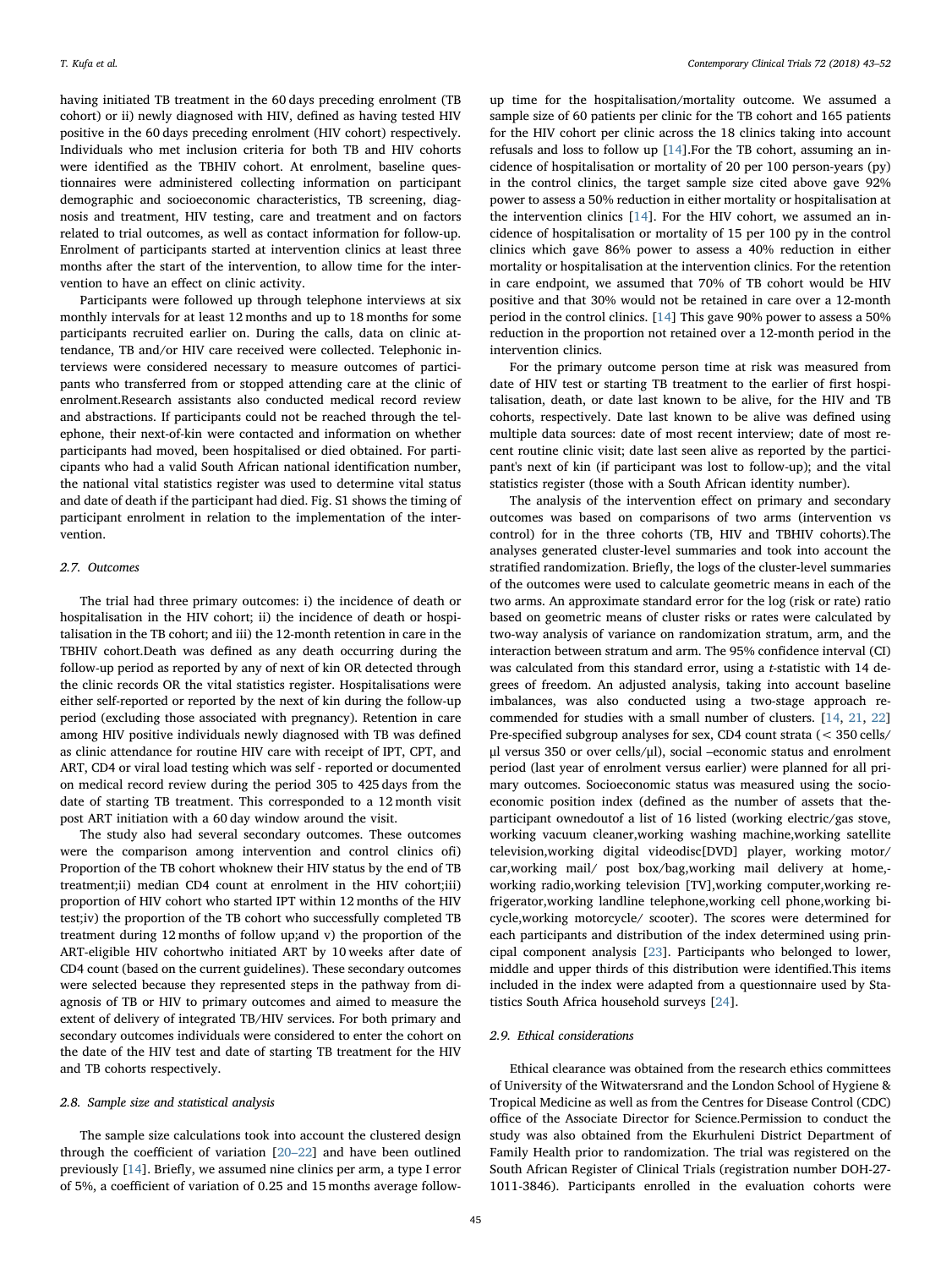<span id="page-3-0"></span>

Fig. 1. CONSORT diagram for the HIV cohort.

requested to provide written informed consent before enrolment into the study. The study was conducted according to ICH/GCP guidelines and had oversight from a Data Monitoring Committee.

# 3. Findings

## 3.1. Description of clinics

At randomization, intervention clinics were comparable to control clinics with respect to opening hours, adult head count per month and the number of TB and HIV services provided (Supplementary Table S1).During the enrolment and follow up periods, no clinics were dropped from the trial [\(Fig. 1](#page-3-0)).

## 3.2. Fidelity to the intervention

The intervention was implemented over a 24-month period as planned. IOs were present at all intervention clinics for 197 personmonths (91% of the intervention period), while SOs were present for 191 person-months (88% of the intervention period). From analyses of timesheets and in-depth interviews, the main activities of the TB/HIV integration officers were providing direct care to patients (mean monthly proportion 39.6%), administration duties (mean 32.8%), reporting and recording TB and HIV activities (mean 10.6%), mentoring counsellors and data clerks (mean 3.6%) (See Fig. S2), in contrast to the leadership and coordination role envisaged at intervention design. The main activities of the SOs were screening patients for TB, completing registers and following up individuals with confirmed TB who failed to return to initiate TB treatment as intended at trial conception.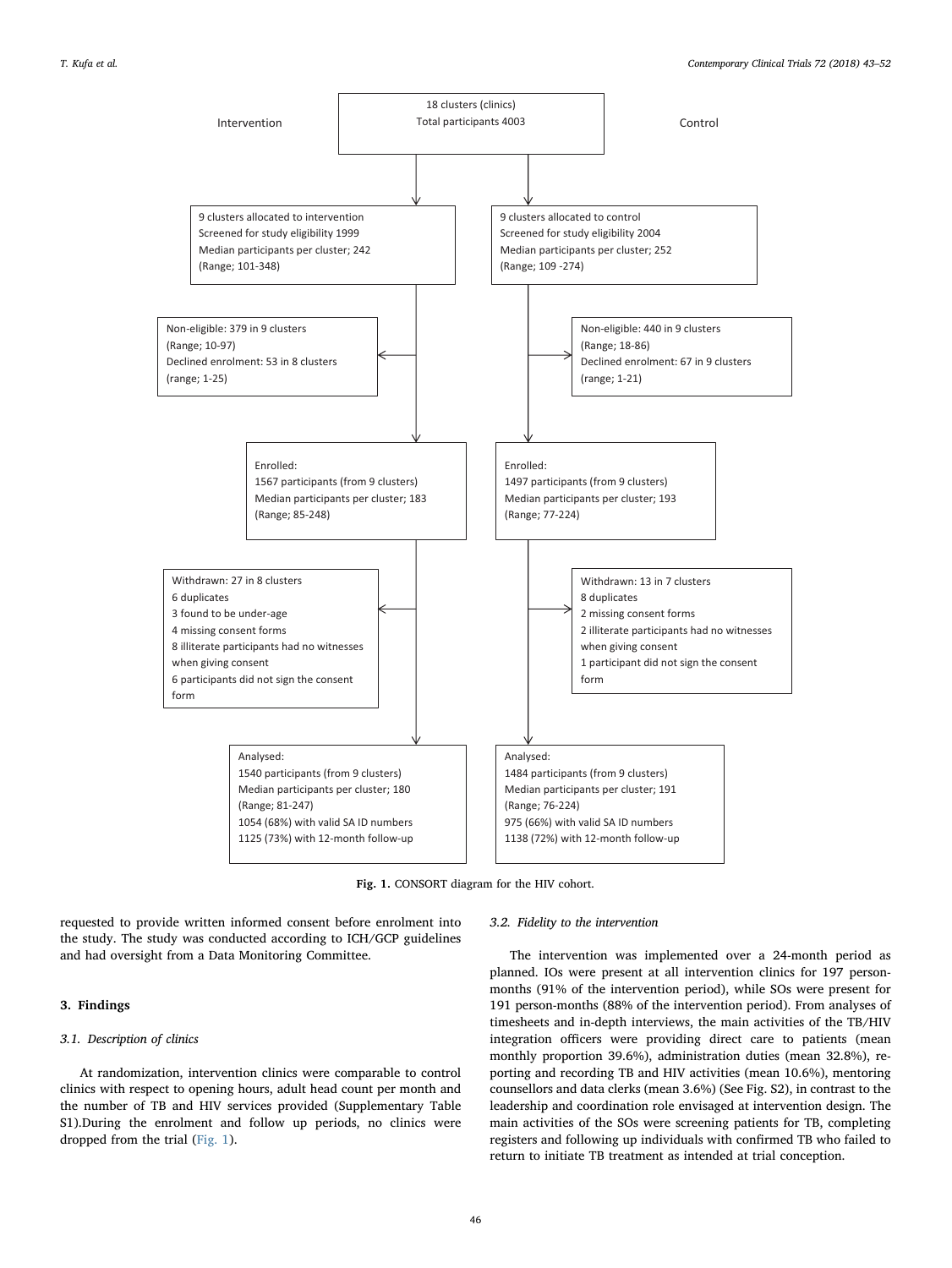<span id="page-4-0"></span>

Fig. 2. CONSORT diagram for the TB cohort.

# 3.3. Delivery of integrated TB/HIV service at intervention and control clinics at the end of the intervention period

Overall, there was no difference in location and extent of delivery of TB and HIV collaborative services based on facility assessments and analysis of routine data at the end of the intervention period (see Tables S2 and S3). However, at the end of the intervention period, there was a higher proportion of newly diagnosed HIV positive clinic attendees screened for TB (94.3% vs 39.1%) and a lower proportion of newly diagnosed HIV positive clinic attendees initiated on IPT initiation (29.1% vs 40.2%) at intervention clinics compared to control (see Table S3).

# 3.4. Description of evaluation cohorts

Between January 2012 to July 2013, 4003 individuals were screened for eligibility and 3393 participants were enrolled for follow

up until the end of July 2014 as planned. A total of 3024 participants (1540 in intervention and 1484 in control arm) were eligible for inclusion in the HIV cohort [\(Fig. 1\)](#page-3-0) and 731 (421 in intervention and 310 in control clinics) were eligible for inclusion in the TB cohort [\(Fig. 2](#page-4-0)). There were 427 participants (173 control and 254 intervention clinics) included in both cohorts and therefore made up the TBHIV cohort. [Figs. 1 and 2](#page-3-0) show CONSORT diagrams for the TB and HIV cohorts.

Participants in both cohorts were comparable with respect to most characteristics at enrolment, by arm [\(Tables 1 and 2](#page-5-0)). For the HIV cohort, however, participants in the intervention arm were more likely to be South African born, to be unemployed, to have a lower asset count and to be in the bottom third of the socio-economic position index, to be on CPT at enrolment and less likely to be on ART at enrolment compared to participants in the control arm. For the TB cohort, participants in the intervention arm were also more likely to be South African born and to be in the bottom third of the socio-economic position index compared to those in the control arm.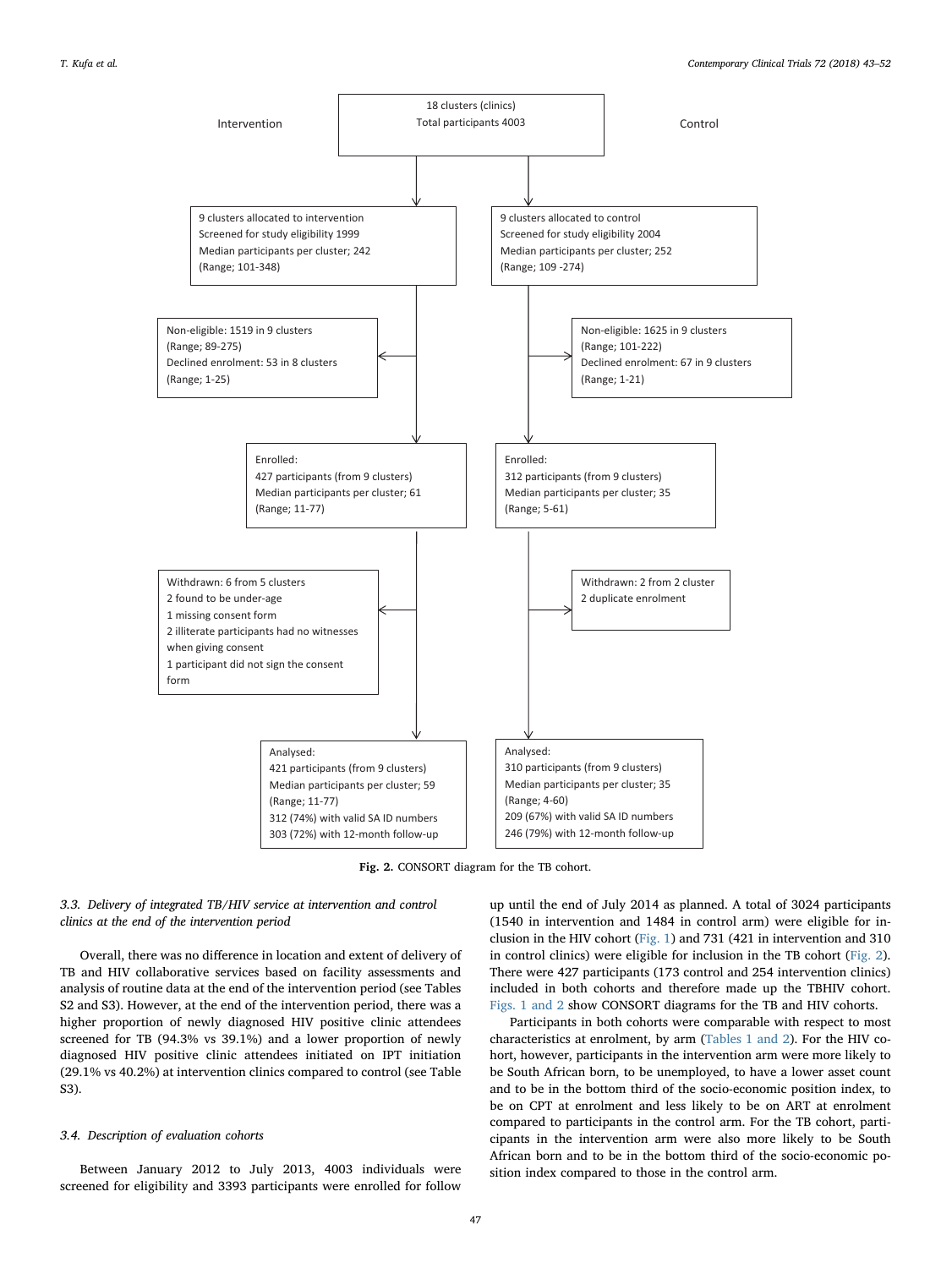#### <span id="page-5-0"></span>Table 1

Characteristics of individuals who were newly diagnosed with HIV at enrolment by arm  $(n = 3024)$ .

| Characteristic                                                                | Intervention<br>(1540) | Control (1484) |
|-------------------------------------------------------------------------------|------------------------|----------------|
| Age in years, median (IQR)                                                    | 34.2 (28.5-40.2)       | 33.7(28.5-40)  |
| Males, $n$ $(\%)$                                                             | 608(39.5)              | 530(35.7)      |
| Married or cohabiting, $n$ (%) <sup>a</sup>                                   | 590(38.3)              | 678(45.7)      |
| South African born, $n$ (%) <sup>a</sup>                                      | 1285 (83.4)            | 1167 (78.6)    |
| Completed grade 12 or higher, $n$ (%) <sup>a</sup>                            | 528(34.3)              | 606(40.8)      |
| Employed, $n$ $(\%)^a$                                                        | 819(53.2)              | 876(59.0)      |
| Asset count, median $(IOR)^{a,b}$                                             | $6(4-8)$               | $7(5-9)$       |
| In bottom one third of socio-economic<br>position index, $n$ (%) <sup>c</sup> | 575 (37.3)             | 410 (27.6)     |
| Distance from clinic $\lt$ 5 km, n (%)                                        | 1154 (74.9)            | 1111 (74.9)    |
| Lived alone, $n$ $(\%)$                                                       | 273(17.8)              | 303(20.4)      |
| Length of time in town (years), median                                        | $7(1-14)$              | $5(1-13)$      |
| (IOR), n                                                                      |                        |                |
| Ever smoked, n (%)                                                            | 375 (24.4)             | 361 (24.3)     |
| Currently drink alcohol, n (%)                                                | 345 (22.4)             | 345 (23.2)     |
| Hospitalized in the last $12$ months, $n$ (%)                                 | 264 (17.1)             | 233 (15.7)     |
| Know someone who was ill or died from                                         | 814 (52.9)             | 870 (58.6)     |
| HIV, $n$ $(\%)$                                                               |                        |                |
| Believes that traditional healers can treat                                   | 99 (6.5)               | 134 (9.0)      |
| HIV, $n$ $(\%)$                                                               |                        |                |
| Ever treated for TB                                                           | 120(7.8)               | 100(6.7)       |
| Newly diagnosedwith TB                                                        | 254 (16.5)             | 173 (11.7)     |
| Duration since HIV test (median, IQR)                                         | 12 (7–21)              | $11(7-20)$     |
| On CPT at enrolment, n $(\%)^{a,d}$                                           | 602(39.1)              | 472(31.8)      |
| IPT use at or prior to enrolment, n $(\%)^{a,d}$                              | 168(10.9)              | 208(14.5)      |
| Attending usual clinic for HIV care, n (%)                                    | 1461 (94.9)            | 1418 (95.6)    |
| On ART at enrolment, n $(\%)^{a,d}$                                           | 331 (21.5)             | 397(26.8)      |
| Pregnant <sup>a,e</sup>                                                       | 157 (16.9)             | 236 (24.8)     |

<span id="page-5-1"></span>IQR - interquartile range.

<sup>1</sup> Variables for which there appeared to be some imbalance between arms.

<sup>b</sup> The number of assets the participant owned out 16 assets listed (working electric/gas stove, working vacuum cleaner, working washing machine, working satellite television, working digital video disc (DVD) player, working motor/car, working mail/ post box/bag, working mail delivery at home, working radio, working TV, working computer, working refrigerator, working landline telephone, working cellphone, working bicycle, Working motorcycle/ scooter).

<span id="page-5-2"></span><sup>c</sup> Based on a socio-economic position index with the following elements (assets, water source, type of toilet, type of floors and walls at participants dwelling). Variables to include in the SEP index determined through principal component analysis.

<sup>d</sup> Started Isoniazid preventive therapy (IPT), Cotrimoxazole preventive therapy (CPT) or antiretroviral therapy (ART) prior to or on the day of enrolment.

<sup>e</sup> Out of 931 females at intervention clinics and 953 females at control clinics.

# 3.5. Effect of the intervention on the co- primary outcomes of hospital admissions and or mortality

The median follow-up for the HIV and TB cohorts was 12.3 and 12.2 months, respectively, and similar by arm.Among individuals in the HIV cohort, the incidence of hospitalisation or death in 12 months of follow up was 12.5 per 100 person-years (py)  $(182/1459)$  and 10.4 per 100 py (147/1408) in the intervention and control clinics respectively, giving an incidence rate ratio [IRR] of 1.17 (95% CI 0.92, 1.49), adjusting for randomization strata.After adjusting for age, sex, randomization strata and variables showing baseline imbalance the adjusted IRR was 1.08 (95% CI 0.84–1.38) [\(Table 3](#page-6-0) and Table S4 supplementary appendix). In subgroup analyses, the effects of the intervention were similar by sex, socioeconomic position index (low versus high), and year of enrolment and among those with CD4 counts < 350 cells/μl ([Table 4\)](#page-7-0). In the TB cohort, the incidence of hospitalisation or death was 17.1 per 100 py (67/392py) and 11.1 per 100py (32/289py) in the intervention and control clinics respectively, giving an adjusted IRR 1.22 (95% CI 0.70–2.13) in a model adjusting for age, sex,

## Table 2

Characteristics of individuals who were newly diagnosed with TB at enrolment by arm  $(N = 731)$ .

| Characteristic                                     | Intervention(421) | Control (310)   |
|----------------------------------------------------|-------------------|-----------------|
| Age in years, median (IQR)                         | 36.6 (29.3-42.7)  | 35.9(29.6-42.7) |
| Males, n (%)                                       | 225 (53.4)        | 173(55.8)       |
| Married or cohabiting, n (%)                       | 151(35.9)         | 125(40.3)       |
| South African born, $n$ (%) <sup>a</sup>           | 379(90)           | 249(80.3)       |
| Completed grade 12 or higher, $n$ (%) <sup>a</sup> | 152(36.1)         | 143(46.1)       |
| Employed, $n$ $(\%)$                               | 226(53.7)         | 179(57.7)       |
| Total asset count, median (IQR), <sup>b</sup>      | $7(4-8)$          | $7(5-9)$        |
| In bottom one third of socio-economic              | 164 (39.0)        | 77 (24.8)       |
| position index, $n$ (%) <sup>c</sup>               |                   |                 |
| Distance from clinic $\lt$ 5 km, n (%)             | 324 (77)          | 234(75.5)       |
| Worked in the mines, $n$ (%) <sup>a</sup>          | 31(7.4)           | 11(3.5)         |
| Lived alone, $n$ $(\%)$                            | 71(16.7)          | 50(16.1)        |
| Length of timein town, median (IOR)                | $7(1-15)$         | $6(2-14.5)$     |
| Ever smoked, n (%)                                 | 133(31.6)         | 93 (30)         |
| Currently drink alcohol, n (%)                     | 74 (17.6)         | 71 (22.9)       |
| Previous TB treatment (n, %)                       | 65(15.4)          | 40(12.9)        |
| Hospitalised in the last $12$ months, n $(\%)$     | 115 (27.3)        | 82 (26.5)       |
| Know someone who was ill or died from              | 185 (43.9)        | 187(60.3)       |
| HIV, $n (%)a$                                      |                   |                 |
| Believes that traditional healers can treat        | 23(5.5)           | 14(4.5)         |
| HIV, $n$ $(\%)$                                    |                   |                 |
| Documented HIV test at enrolment, n (%)            | 396 (94.1)        | 288(92.9)       |
| HIV positive at enrolment, n (%)                   | 329(78.1)         | 254 (81.9)      |
| Duration since HIV test (median, IQR)              | $20(7-44)$        | $21(8-62)$      |
| Newly diagnosed HIV positive, n (%)                | 245 (58.2)        | 172 (55.5)      |
| On CPT at enrolment, n $(\%)^{a,d,e}$              | 186(56.5)         | 106(41.7)       |
| On ART at enrolment, n $(\%)^{d,e}$                | 91 (27.7)         | 79(31.1)        |
| Pregnant, $n$ $(\%)^t$                             | 8(4.1)            | 5(3.7)          |

IQR- interquartile range.

<span id="page-5-3"></span>Variables for which there appeared to be imbalance between arms.

<span id="page-5-4"></span><sup>b</sup> The number of assets the participant owned out the 16 listed (working electric/gas stove, working vacuum cleaner, working washing machine, working satellite television, working digital video disc (DVD) player, working motor/ car, working mail/ post box/bag, working mail delivery at home, working radio, working television (TV), working computer, working refrigerator, working landline telephone, working cell phone, working bicycle, Working motorcycle/ scooter).

<span id="page-5-5"></span><sup>c</sup> Based on a socio-economic position index with the following elements based on a socio-economic position index with the following elements (assets, water source, type of toilet, type of floors and walls at participants dwelling). Variables to include in the SEP index determined through principal component analysis.

<span id="page-5-6"></span>Denominator is HIV positive TB patients (329 in the intervention arm and 254 in the control arm).

started Cotrimoxazole preventive therapy (CPT) or antiretroviral therapy (ART) prior to or on the day of enrolment.

<span id="page-5-7"></span>Out of 196 females at intervention clinics and 136 females at control clinics.

randomization strata and variables showing baseline imbalance (see [Table 3](#page-6-0) and Tables S5 in the supplementary appendix). The sample was too small to conduct subgroup analyses for this cohort.

## 3.6. Effect of the intervention on the co-primary outcome of retention in care

Of 338 individuals in the TB-HIV cohort, 213/338 (63.0%) were retained in care by 12 months in the intervention arm, compared to 143/256 (55.9%) in the control arm, giving an adjusted risk ratio (RR) of 1.11 (95% CI 0.89–1.38) ([Table 3](#page-6-0)), adjusting for randomization strata. A fully-adjusted analysis gave similar results. The sample was too small to conduct subgroup analyses (see [Table 3](#page-6-0) and Table S5 in the supplementary appendix).

## 3.7. Effect of the intervention on the secondary outcomes

[Table 5](#page-7-1) shows the effect of the intervention on the secondary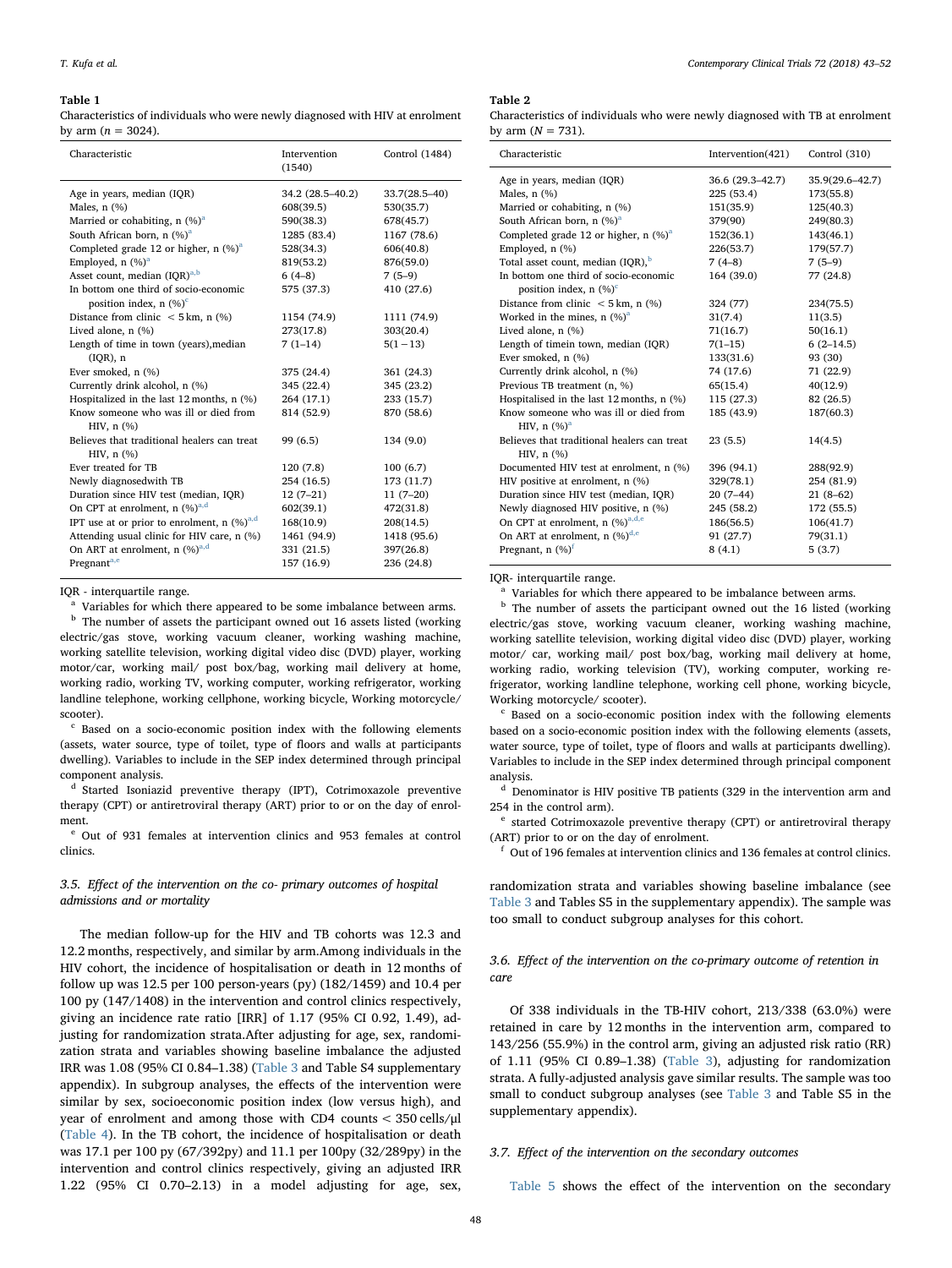<span id="page-6-5"></span><span id="page-6-4"></span><span id="page-6-3"></span><span id="page-6-2"></span><span id="page-6-1"></span><span id="page-6-0"></span>

| p-Value                                      |                                                                                      | 0.51                                     | $0.46^{d}$                                                                                                                 | p-Value <sup>b</sup>             | 0.28                                                                       |                                                                                                                                                                                                                                                                                                                                                                                          | outcomes. Because of high coverage of HIV testing at enrolment in both<br>arms (94.1% in the intervention arm vs. 92.9% in the control clinics),                                                                                                                                                                                                                                                                                                                                                                                                                                                                                                                  |
|----------------------------------------------|--------------------------------------------------------------------------------------|------------------------------------------|----------------------------------------------------------------------------------------------------------------------------|----------------------------------|----------------------------------------------------------------------------|------------------------------------------------------------------------------------------------------------------------------------------------------------------------------------------------------------------------------------------------------------------------------------------------------------------------------------------------------------------------------------------|-------------------------------------------------------------------------------------------------------------------------------------------------------------------------------------------------------------------------------------------------------------------------------------------------------------------------------------------------------------------------------------------------------------------------------------------------------------------------------------------------------------------------------------------------------------------------------------------------------------------------------------------------------------------|
| rate<br>Adjusted incidence<br>ratio (95% CI) |                                                                                      | 1.08(0.84, 1.38)                         | $1.22(0.70, 2.13)^d$                                                                                                       | Adjusted risk ratio <sup>e</sup> | 1.31)<br>1.10 (0.92,                                                       | education level, marital status, employment status, socio-economic position index, on antiretroviral therapy at enrolment, Cotrimoxazole<br>enrolment and Cotrimoxazole                                                                                                                                                                                                                  | the outcome of proportion of the TB cohort who knew their HIV status<br>by the end of TB treatment was not determined. There was no differ-<br>ence in the mean CD4 counts at enrolment among those in the HIV<br>cohort between the arms (232 cells/µl [standard deviation (SD)<br>181 cells/μl] in the intervention arm vs 246 cells/μl [SD 197 cells/μl in<br>the control arms], adjusted mean difference in square root of CD4 count<br>0.14 (95% CI-0.64, 0.92)]. There wereno significant differencesin the i)<br>proportions of ART eligible individuals in the HIV cohort who initiated                                                                   |
| $\mbox{p-Value}^{\mbox{a}}$                  |                                                                                      | 0.18                                     | 0.25                                                                                                                       |                                  |                                                                            |                                                                                                                                                                                                                                                                                                                                                                                          | ART by 10 weeks after CD4 count testing- a median 10 days after HIV<br>testing (67% vs 70.4%, RR 0.90 [95% CI 0.75-1.10]), ii) ART eligible<br>individuals in the TB cohort who started ART by 10 weeks of HIV                                                                                                                                                                                                                                                                                                                                                                                                                                                    |
| Adjusted incidence rate                      |                                                                                      | 1.17 (0.92, 1.49)                        | 1.37 (0.78, 2.43)                                                                                                          | p-Value <sup>a</sup>             | 0.33                                                                       |                                                                                                                                                                                                                                                                                                                                                                                          | testing (39.3% vs 38.8%, RR 1.05 [95% CI0.67-1.63]), iii) individuals<br>in the HIV cohort who started IPT by the end of 12 months (39.8% vs<br>42.6, RR 0.94 [95% CI 0.64-1.33]) and iv) individuals newly diagnosed<br>with TB who successfully completed TB treatment during 12 months of<br>follow up (76.7% vs 78.4%, RR 0.94 [95% CI 0.83-1.06]), after ad-                                                                                                                                                                                                                                                                                                 |
| ratio <sup>1</sup> (95% CI)                  |                                                                                      |                                          |                                                                                                                            | Adjusted risk ratio <sup>a</sup> | 1.11 (0.89-1.38)                                                           |                                                                                                                                                                                                                                                                                                                                                                                          | justing for randomization strata (Tables 5 and S7-S11 in the supple-<br>mentary appendix).                                                                                                                                                                                                                                                                                                                                                                                                                                                                                                                                                                        |
|                                              | ð                                                                                    |                                          |                                                                                                                            |                                  |                                                                            |                                                                                                                                                                                                                                                                                                                                                                                          | 4. Discussion                                                                                                                                                                                                                                                                                                                                                                                                                                                                                                                                                                                                                                                     |
|                                              | follow up) Incidence per 100 person-years<br>(Hospitalisation or deaths/person-years |                                          |                                                                                                                            |                                  | 55.9% (143)                                                                |                                                                                                                                                                                                                                                                                                                                                                                          | This cluster-randomised trial evaluated the effect of an intervention<br>to optimise the delivery of integrated TB and HIV care on patient re-<br>levant outcomes. The intervention as implemented in the trial did not<br>have an effect on morbidity, mortality and retention in care among<br>individuals newly diagnosed with TB or HIV. This was most likely be-                                                                                                                                                                                                                                                                                             |
|                                              |                                                                                      |                                          |                                                                                                                            | % (n)                            |                                                                            |                                                                                                                                                                                                                                                                                                                                                                                          | cause the intervention did not succeed in improving coordinated de-<br>livery and co-location of TB/HIV services beyond the levels at the<br>control clinics.                                                                                                                                                                                                                                                                                                                                                                                                                                                                                                     |
| Control arm                                  |                                                                                      | $(147/1408)$ 10.4                        | $(32/289)$ 11.1                                                                                                            | $\mathbf{z}$                     | 256                                                                        | assumed.                                                                                                                                                                                                                                                                                                                                                                                 | This trial intervention was intended to address lack of coordination<br>as a barrier to TB/HIV integration while taking into account variability<br>in other TB/HIV integration-related challenges and clinic-level re-<br>sponses to them. The IO and SO were meant to be catalysts for im-                                                                                                                                                                                                                                                                                                                                                                      |
|                                              | $\mathbbmss{Z}$                                                                      | 1484                                     | 310                                                                                                                        | % (n)                            | 63.0% (213)                                                                | events                                                                                                                                                                                                                                                                                                                                                                                   | proved TB/HIV integration while demonstrating that assigning specific<br>health cadres to focus on TB/HIV integration alone could improve de-<br>livery of the services. Implementation of the intervention was expected<br>to result in increased proportions of HIV positive individuals tested<br>earlier in the course of the infection, screened for TB and started on IPT                                                                                                                                                                                                                                                                                   |
|                                              | person-years of<br>person-years<br>$\frac{1}{2}$                                     |                                          |                                                                                                                            | $\simeq$                         | 338                                                                        |                                                                                                                                                                                                                                                                                                                                                                                          | as well as increased proportions of individuals diagnosed with TB who<br>are tested for HIV, started on CPT or ART thereby reducing morbidity<br>and mortality.<br>Although the implementation of this trial intervention was sub-op-                                                                                                                                                                                                                                                                                                                                                                                                                             |
|                                              | (Hospitalization or deaths,<br>follow up) Incidence per 1                            | $(182/1459)$ 12.                         | $(67/392)$ 17.1                                                                                                            |                                  |                                                                            | sex, age group, country of birth, education level, marital status, socio-economic position index, CPT at enrolment and being in the HIV cohort.<br>sex, age group, country of birth, education level, marital status, employment<br>age group, country of birth,<br>TB cohort.                                                                                                           | timal and failed to improve integration, observational studies con-<br>ducted elsewhere have not consistently demonstrated reductions in<br>mortality with better integration. Most studies that have assessed the<br>effect of improved TB/HIV integration have evaluated the effect of<br>improved co-location of TB and HIV services, comparing vertical ser-                                                                                                                                                                                                                                                                                                  |
| Intervention arm                             |                                                                                      |                                          |                                                                                                                            |                                  |                                                                            |                                                                                                                                                                                                                                                                                                                                                                                          | vices or with the same services before and after implementation. Some<br>of these studies reported more rapid ART start and higher median CD4                                                                                                                                                                                                                                                                                                                                                                                                                                                                                                                     |
|                                              | $\geq$                                                                               | 1540                                     | 421                                                                                                                        |                                  |                                                                            |                                                                                                                                                                                                                                                                                                                                                                                          | counts at ART initiations among HIV positive individuals diagnosed<br>with TB $[7-10]$ while others reported no effect on ART uptake $[5,$                                                                                                                                                                                                                                                                                                                                                                                                                                                                                                                        |
|                                              |                                                                                      | Incidence of morbidityor mortality among | individuals newly diagnosed with HIV<br>among<br>individuals newly diagnosed with TB<br>Incidence of morbidityor mortality |                                  | Proportion ofHIV positive individuals with TB retained in careby 12 months | Two clusters (one intervention and one control) had zero outcomes. For analysis 0.5<br>preventive therapy (CPT) at enrolment and being in the<br>Adjusted for randomization strata, sex,<br>Adjusted for randomization strata, sex,<br>strata,<br>preventive therapy (CPT) at enrolment<br>Adjusted for randomization strata.<br>Adjusted for randomization<br>CI - confidence interval. | 24–26]. In addition, with respect to TB treatment outcomes among HIV<br>positive individuals, some studies found reduced mortality and better<br>retention [9, 10, 27, 28], where others did not [10, 25, 26, 29–31].<br>Complex health systems interventions to improve TB/HIV integration<br>have also been evaluated in trials. The PALSA PLUS trial evaluated the<br>effect of a non-didactic, outreach- and case-based training on HIV.<br>sexually transmitted infections, and TB for nurses. This intervention<br>increased TB case detection and CPT uptake among eligible individuals<br>newly diagnosed with HIV but did not reduce mortality [32]. The |
| Primary outcome                              |                                                                                      |                                          |                                                                                                                            |                                  |                                                                            | م<br>$\overline{\mathtt{v}}$<br>$\circ$<br>$\bullet$                                                                                                                                                                                                                                                                                                                                     | STRETCH trial added task shifting of ART initiation, further ART<br>training, introduction of ART initiation algorithms and management<br>support to the PALSA PLUS training; this did not reduce mortality<br>among patients eligible but not started ART at enrolment or improve                                                                                                                                                                                                                                                                                                                                                                                |

T. Kufa et al. *Contemporary Clinical Trials 72 (2018) 43–52*

# 4. Discussion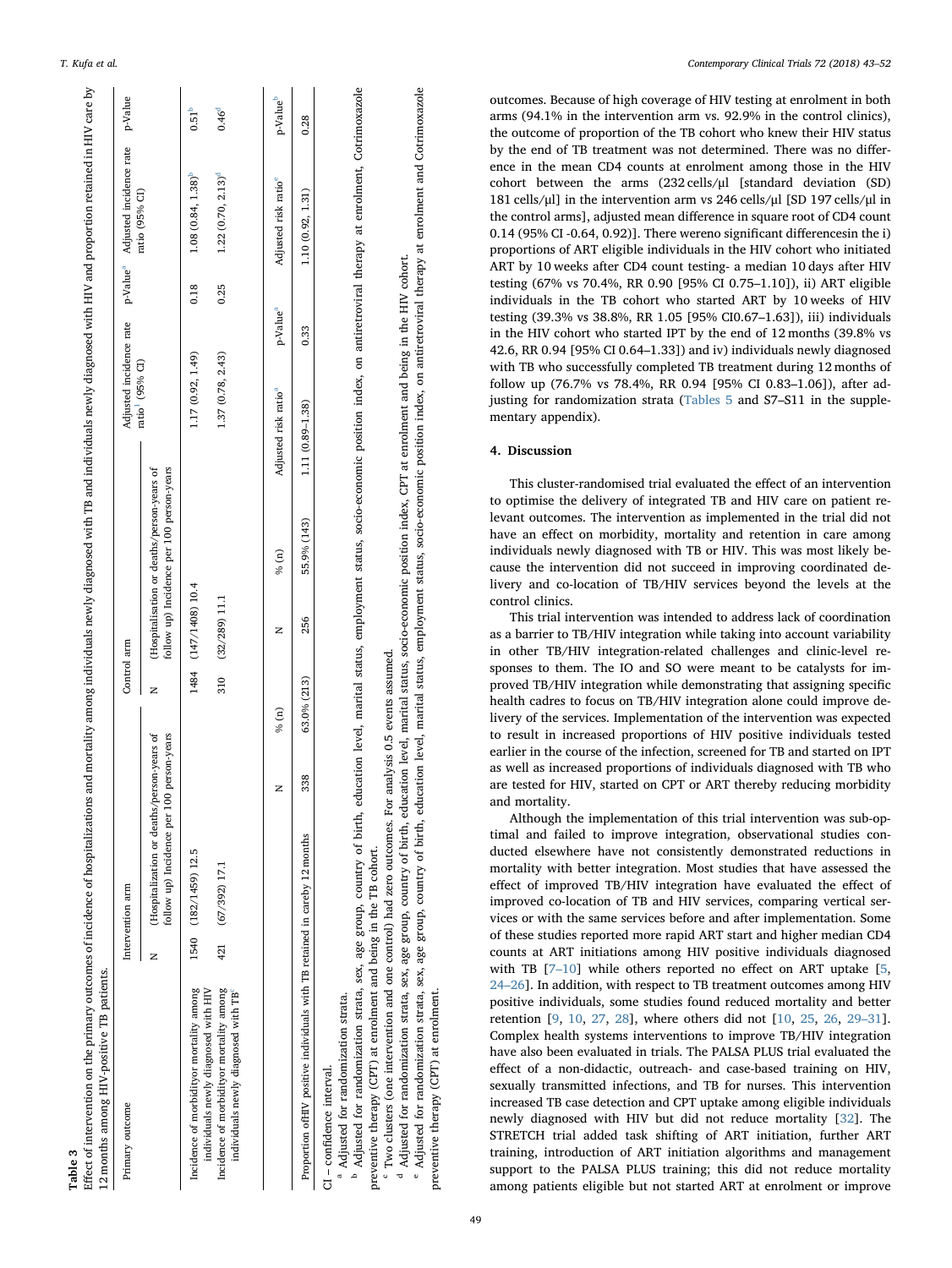#### <span id="page-7-0"></span>Table 4

Effect of the intervention among subgroups of sex, socio-economic position (SEP) index, enrolment period and baseline CD4 on incidence of hospitalizations and mortality among individuals newly diagnosed with HIV.

|                                  | Intervention arm |                                                                                              |      | Control arm                                                                             | Adjusted rate<br>ratio <sup>a</sup> | p-Value <sup>a</sup> | Adjusted rate<br>ratio <sup>b</sup> | p-Value <sup>b</sup> |
|----------------------------------|------------------|----------------------------------------------------------------------------------------------|------|-----------------------------------------------------------------------------------------|-------------------------------------|----------------------|-------------------------------------|----------------------|
|                                  | N                | (Hospitalisation or deaths/person-years of<br>N<br>follow up) Incidence per 100 person-years |      | (Hospitalisation or deaths/person-years of<br>follow up) Incidence per 100 person-years |                                     |                      |                                     |                      |
| Sex:                             |                  |                                                                                              |      |                                                                                         |                                     |                      |                                     |                      |
| Male                             | 608              | $(82/571)$ 14.4                                                                              | 530  | (56/498)11.2                                                                            | 1.21(0.81,                          | 0.33                 | 1.1 (0.76,                          | 0.51                 |
| Female                           | 931              | $(100/887)$ 11.3                                                                             | 953  | (91/909)10.0                                                                            | 1.79)<br>1.15(0.83,<br>1.58)        | 0.37                 | 1.71)<br>1.05 (0.76,<br>1.46)       | 0.74                 |
| SEP index:                       |                  |                                                                                              |      |                                                                                         |                                     |                      |                                     |                      |
| Low                              | 982              | $(119/926)$ 12.8                                                                             | 646  | $(64/620)$ 10.3                                                                         | 1.11 (0.69,<br>1.79)                | 0.64                 | 1.02(0.65,<br>1.61)                 | 0.91                 |
| High                             | 558              | $(63/533)$ 11.8                                                                              |      | $(83/788)$ 10.5                                                                         | 1.03(0.61,<br>1.73)                 | 0.91                 | 0.94(0.53,<br>1.66)                 | 0.82                 |
| Enrolment<br>period <sup>c</sup> |                  |                                                                                              |      |                                                                                         |                                     |                      |                                     |                      |
| Early <sup>d</sup>               | 358              | $(48/365)$ 13.2                                                                              | 281  | $(41/290)$ 14.1                                                                         | N/A                                 |                      | N/A                                 |                      |
| Late                             | 1182             | $(134/1095)$ 12.2                                                                            | 1203 | $(106/1118)$ 9.5                                                                        | 1.37 (0.92,<br>2.03)                | 0.11                 | 1.26 (0.84,<br>1.90)                | 0.24                 |
| Baseline CD4 <sup>e</sup>        |                  |                                                                                              |      |                                                                                         |                                     |                      |                                     |                      |
| < 350                            | 1100             | $(147/1037)$ 14.2                                                                            | 1036 | $(110/988)$ 11.1                                                                        | 1.25 (0.97,<br>1.61)                | 0.09                 | 1.14 (0.88,<br>1.48)                | 0.31                 |
| $\geq$ 350 <sup>f</sup>          | 251              | $(9/253)$ 3.6                                                                                | 273  | $(20/263)$ 7.6                                                                          | N/A                                 |                      | N/A                                 |                      |

N/A not applicable – analysis not conducted as too few outcomes at the clinic level.

<span id="page-7-3"></span><sup>a</sup> Adjusted for randomization strata.

<span id="page-7-4"></span><sup>b</sup> Adjusted for randomization strata, sex, age group, country of birth, education level, marital status, employment status, Socioeconomic position index, on antiretroviral therapy (ART) at enrolment, Cotrimoxazole preventive therapy (CPT) at enrolment and in TB cohort.

<span id="page-7-5"></span><sup>c</sup> Early enrolment period defined as being enrolled before 1 September 2012 ( $\geq$  12 months of intervention).

<span id="page-7-6"></span> $d$  Four clusters in the control arm and three clusters in the control arm have < 10 participants in the early enrolment period. Analysis is not possible for this stratum.

<span id="page-7-7"></span><sup>e</sup> CD4 count measured within 90 days of enrolment. 12% (364/3014) of participants have a missing CD4 count (175/1484 and 189/1540) in the control and interventions arms, respectively).

<span id="page-7-2"></span> $<sup>f</sup>$  Two clusters in the intervention and control arms (4/18) have zero outcomes. Analysis was not undertaken for this stratum.</sup>

12 month viral suppression rates among those on ART for at least six months at enrolment [[32\]](#page-9-21).

Our study had a number of important strengths. Firstly, we used a clustered randomised study design with a large sample size and a reasonable number of clinics. Secondly, because we assumed that the delivery of TB/HIV services was already integrated, to a variable degree, in most clinics, we designed an intervention, which was pragmatic and allowed the activities for optimising integrated TB/HIV care to vary

# <span id="page-7-1"></span>Table 5

Effect of the intervention on secondary outcomes of CD4 counts at enrolment, time to starting ART among ART eligible individuals, proportion started on Isoniazid preventive therapy (IPT) by the end of 12 months follow up and proportion who successfully completed TB treatment during 12 months of follow up.

|                                                                                                                               | Intervention arm<br>(Overall mean, N) | Control arm<br>(Overall mean, N) | Adjusted mean difference<br>$(control-intervention)a$ | p-value <sup>b</sup>                      | Adjusted mean difference<br>$(intervention-control)^c$ |                       | p-value     |         |
|-------------------------------------------------------------------------------------------------------------------------------|---------------------------------------|----------------------------------|-------------------------------------------------------|-------------------------------------------|--------------------------------------------------------|-----------------------|-------------|---------|
| Square root of CD4 counts at enrolment<br>among participants newly diagnosed<br>with HIV <sup>a</sup>                         | 14.0, 1315                            | 14.4, 1309                       |                                                       | $-0.28$ ( $-1.14$ , $0.58$ ) <sup>a</sup> | 0.50                                                   | $0.14(-0.64, 0.92)$   |             | 0.72    |
|                                                                                                                               |                                       |                                  | $n/N$ , $(\%)$                                        | $n/N$ , $(\%)$                            | Adjusted RR                                            | p-value               | Adjusted RR | p-value |
| Proportion of individuals newly diagnosed with HIV, ART eligiblewho initiated ART<br>by the end of 10 weeks after CD4 testing | 597/891 (67)                          | 626/889<br>(70.4)                | $0.90(0.75-1.10)$                                     | 0.30                                      | $0.91(0.71 - 1.10)^d$                                  | 0.30                  |             |         |
| Proportion of HIV positive individuals newly diagnosed with TB who started ART by<br>10 weeks after HIV testing               |                                       | 88/224 (39.3)                    | 62/160(38.8)                                          | $1.05(0.67 - 1.63)$                       | 0.83                                                   | $0.99(0.64 - 1.54)^d$ | 0.93        |         |
| Proportion of individuals newly diagnosed with HIV who started IPT by 12 months<br>after HIV testing                          | 503/1264<br>(39.8)                    | 552/1295<br>(42.6)               | $0.94(0.64 - 1.33)$                                   | 0.71                                      | $0.96(0.68 - 1.35)^e$                                  | 0.79                  |             |         |
| Proportion of individuals newly diagnosed with TBwho successfully completed TB<br>treatment during 12 months of follow up     | 323/421<br>(76.7)                     | 243/310<br>(78.4)                | $0.94(0.83 - 1.06)$                                   | 0.28                                      | $0.93(0.82 - 1.05)^T$                                  | 0.23                  |             |         |

<span id="page-7-8"></span><sup>a</sup> Untransformed: for the intervention arm overall arithmetic mean is 230.8 (and arithmetic mean of cluster means is 231.5); for the control arm overall arithmetic mean is 245.7 (and arithmetic mean of cluster means is 242.0).

<span id="page-7-9"></span>**b** Adjusted for randomization strata.

<span id="page-7-10"></span><sup>c</sup> Adjusted for randomization strata, sex, age group, country of birth, education level, marital status, employment status, Socioeconomic position (SEP) level, on antiretroviral therapy (ART)at enrolment, Cotrimoxazole preventive therapy(CPT)at enrolment and in TB cohort.

<span id="page-7-11"></span><sup>d</sup> Adjusted for randomization strata, sex, age group, country of birth, education level, marital status, employment status, SEP level, CPT at enrolment.

<span id="page-7-12"></span><sup>e</sup> Adjusted for randomization strata, sex, age group, country of birth, education level, marital status, employment status, SEP level, on ART at enrolment, CPT at enrolment.

<span id="page-7-13"></span><sup>f</sup> Adjusted for randomization strata, sex, age group, country of birth, education level, marital status, SEP level, CPT at enrolment and being in the HIV cohort.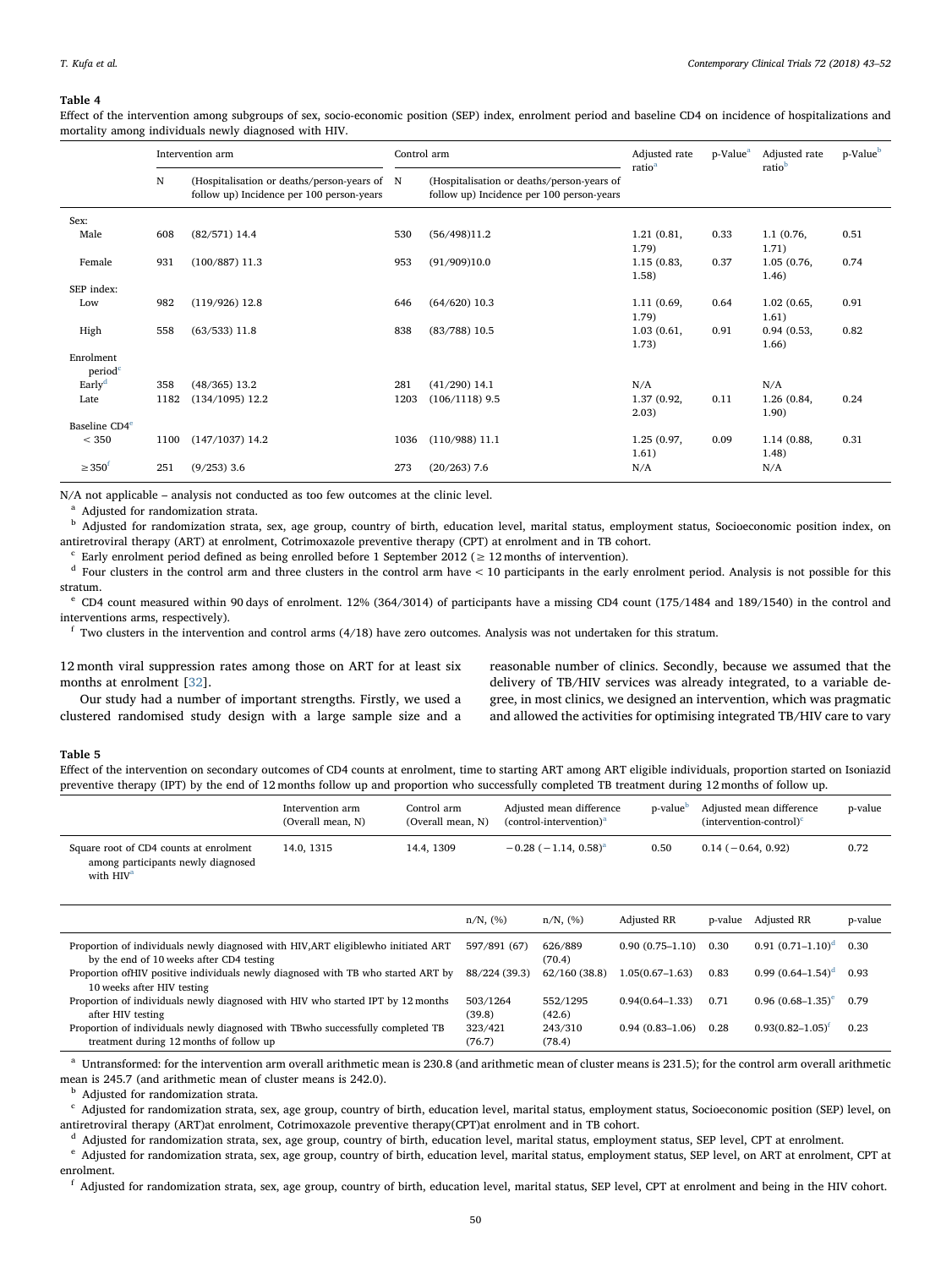slightly depending on clinic needs. Thirdly, the trial enrolled individuals newly diagnosed with TB, as well as individuals newly diagnosed with HIV, and would have been able to evaluate the potential impact of the intervention on outcomes specific to individuals in both groups. Our trial showed that individuals newly diagnosed with HIV alone did not have worse outcomes where TB/HIV integration was being actively promoted [\[12](#page-9-22)].

A number of factors may explain our intervention's apparent lack of effect on both improved TB/HIV integration and patient relevant outcomes. These factors are related to: i) limited implementation of the intervention as intended, ii) differences between arms and, iii) lack of statistical power.

From the facility assessments at the end of the intervention period and process measures (secondary outcomes), the extent to which integrated care was delivered at intervention clinics was not significantly different from that at the control clinics. More robust measurements of TB/HIV integrated service delivery levels were not possible prior to, during or at the end of the trials as there were no validated tools or systems in use.The intervention may also have failed to deliver the expected result because the integration officers did not play the coordination and mentorship role envisaged but instead spent significant amounts of time providing direct care to patients. The integration officers may have focussed on this aspect in order to better 'fit in' to the clinic working routines.As outsiders, the IO may have faced some resistance to changing practice given the prevalent organisational culture within clinics, and hence spent more time on being accepted by contributing to clinic work rather than pushing for change. This can also be partly explained in the context of staff shortages as well as lack of staff training and motivation in both intervention and control clinics that limited the extent to which integrated care at intervention clinics could be improved [\[33](#page-9-23), [34](#page-9-24)].

As standard of care evolved over time, control clinics may have advanced in the delivery of integrated TB/HIV services more than expected, which may have diluted the effect of the intervention.The IOs and SOs presence in the clinics may also have improved record keeping in the intervention clinics leading to better ascertainment of hospitalizations and other outcomes, although this was unlikely to be a major contributory factor as there were statistically differences in follow up by arm. In addition, participants enrolled into the evaluation cohorts at control clinics were more educated, more likely to be employed, less likely to be in the lower third of the socio-economic position index and more likely to have been on ART at enrolment compared to those at the intervention clinics. On the other hand, intervention clinics may have been able to improve linkage into care for the very ill as indicated by the higher proportion of HIV positive individuals newly diagnosed with TB in that arm. The adjustments for cluster level imbalance at analysis are likely to have minimised the effects of these imbalances.

The trial was also unable to meet the desired sample size and median duration of follow up (expected 15 months follow up) for both cohorts and therefore may not have had adequate power to detect the large differences (40% reduction) between the arms assumed at sample size calculations. However, the small effect sizes for all the primary outcomes and their consistency across a range of sensitivity analyses suggest that that no important differences between the arms would have been observed had the trial been adequately powered.

Despite these limitations, this trial contributed some valuable lessons about the delivery of integrated TB/HIV services and patient outcomes. Firstly, that task shifting for TB screening is feasible at primary care facilities. Secondly, there is a need to strengthen HIV testing and linkage into HIV care at higher CD4 counts. This is because regardless of arm, there were low CD4 counts at HIV testing and linkage into care; 48.5% of individuals in the HIV cohort had CD4 count < 200 cells/ml and 69% had initiated ART 10 weeks after CD4 count testing) despite a national HIV testing campaigns and increased thresholds for ART initiation both introduced during the intervention period. In September 2016, the South African government introduced

the test and treat strategy which saw all HIV positive individuals being eligible for ART regardless of CD4 count. [[16\]](#page-9-5) The impact of this strategy will be limited by how early HIV positive individuals are identified and initiated on ART.Thirdly, there is a need to scale up interventions that promote the scale-up of IPT in order to prevent TB among HIV positive individuals. In the trial, there were low levels of IPT initiation in 12 months (42% of eligible) following HIV testing.

In conclusion, the trial intervention did not show an effect on patient relevant outcomes, because it had an insufficient effect on integration of care.Alternative strategies are needed to achieve closer integration of TB and HIV care, taking resource constraints and existing organisational culture into account, along with evaluation of the effect on patient-relevant outcomes.

# Acknowledgements

The authors would like to thank Chetna Kholi, Sandra Torosilva and Don Mudzengi for assistance development of facility assessment tools and collection of facility assessment data, Sarah Yates for assistance with data management, Violet Chihota and Dave Clark for operational support.

# Author contribution

TK, KLF, GJC, ADG, SC designed the study.

KK and AV collected the data on the process evaluations including time use (fidelity to intervention).

TK, PH, SC collected the data on the primary and secondary outcomes.

TK, KLF and PH analysed the data.

TK and KLF drafted the manuscript.

TK, KLF, PH, KK, AV, GJC, ADG, SC critically reviewed the manuscript for content.

TK, KLF, PH, KK, AV, GJC, ADG, SC approved the manuscript for submission.

## Competing interests

The authors have no competing interests to declare.

## Funding source

This study was supported by the President's Emergency Plan for AIDS Relief (PEPFAR) through the Centers for Disease Control and Prevention (CDC) under the terms of [Cooperative agreement 5U2GPS000811]. Its contents are solely the responsibility of the authors and do not necessarily represent the official views of CDC.

## Appendix A. Supplementary data

Supplementary data to this article can be found online at [https://](https://doi.org/10.1016/j.cct.2018.07.013) [doi.org/10.1016/j.cct.2018.07.013](https://doi.org/10.1016/j.cct.2018.07.013).

# References

- <span id="page-8-0"></span>[1] [O. Shisana, T. Rehle, L.C. Simbayi, K. Zuma, S. Jooste, N. Zungu, D. Labadarios,](http://refhub.elsevier.com/S1551-7144(17)30772-3/rf0005) [D. Onoya, et al., South African National HIV Prevalence, Incidence and Behaviour](http://refhub.elsevier.com/S1551-7144(17)30772-3/rf0005) [Survey, 2012, Cape Town \(2014\).](http://refhub.elsevier.com/S1551-7144(17)30772-3/rf0005)
- <span id="page-8-1"></span>[2] World Health Organisation. Global Tuberculosis Report 2017. Geneva, Switzerland. WHO/HTM/TB/2017.23.
- <span id="page-8-2"></span>[3] [World Health Organisation, WHO policy on collaborative TB/HIV activities,](http://refhub.elsevier.com/S1551-7144(17)30772-3/rf0010) [Guidelines for national programmes and other stakeholders. Geneva, Switzerland,](http://refhub.elsevier.com/S1551-7144(17)30772-3/rf0010) [2012.](http://refhub.elsevier.com/S1551-7144(17)30772-3/rf0010)
- <span id="page-8-3"></span>[4] World Health Organisation. WHO Three I's meeting: Intensified Case Finding (ICF), Isoniazid Preventive Therapy (IPT) and TB Infection Control (IC) for people living with HIV. 2–4 April 2008. Geneva, Switzerland 2008.
- <span id="page-8-4"></span>[5] [G.A. Ansa, J.D. Walley, K. Siddiqi, X. Wei, Delivering TB/HIV services in Ghana: a](http://refhub.elsevier.com/S1551-7144(17)30772-3/rf0015) [comparative study of service delivery models, Trans. R. Soc. Trop. Med. Hyg. \(2014](http://refhub.elsevier.com/S1551-7144(17)30772-3/rf0015) [Jul 24\) tru110.](http://refhub.elsevier.com/S1551-7144(17)30772-3/rf0015)